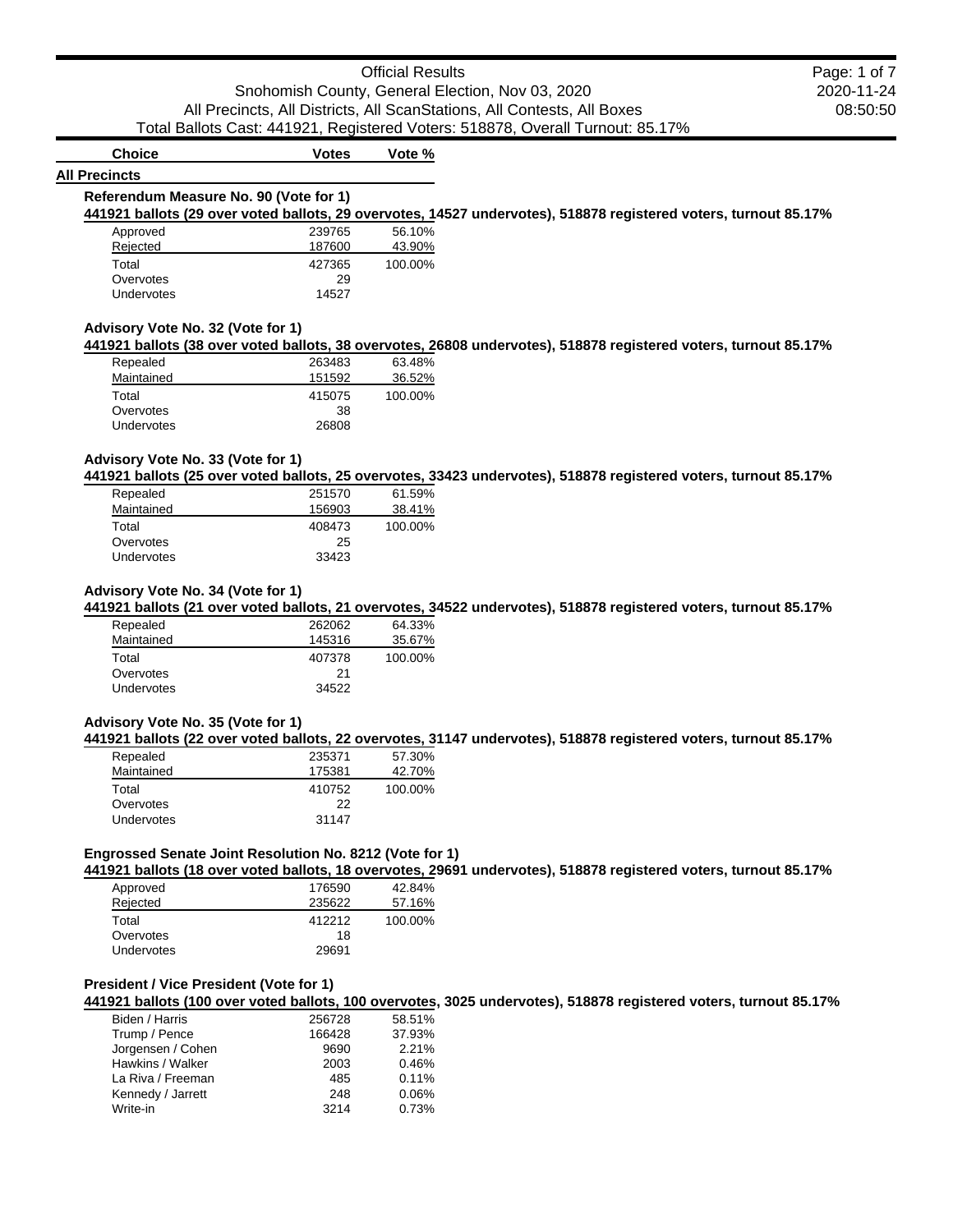| <b>Choice</b> | <b>Votes</b> | Vote %  |
|---------------|--------------|---------|
| Total         | 438796       | 100.00% |
| Overvotes     | 100          |         |
| Undervotes    | 3025         |         |
|               |              |         |

### **Congressional District 1 U.S. Representative (Vote for 1)**

**169978 ballots (2 over voted ballots, 2 overvotes, 6150 undervotes), 195984 registered voters, turnout 86.73%**

| Suzan DelBene       | 87858  | 53.63%  |
|---------------------|--------|---------|
| Jeffrey Beeler, Sr. | 75742  | 46.23%  |
| Write-in            | 226    | 0.14%   |
| Total               | 163826 | 100.00% |
| Overvotes           | 2      |         |
| Undervotes          | 6150   |         |

### **Congressional District 2 U.S. Representative (Vote for 1)**

**239250 ballots (19 over voted ballots, 19 overvotes, 9426 undervotes), 286750 registered voters, turnout 83.44%**

| <b>Rick Larsen</b> | 141440 | 61.55%  |
|--------------------|--------|---------|
| Timothy S. Hazelo  | 87827  | 38.22%  |
| Write-in           | 538    | 0.23%   |
| Total              | 229805 | 100.00% |
| Overvotes          | 19     |         |
| Undervotes         | 9426   |         |

### **Congressional District 7 U.S. Representative (Vote for 1)**

**32693 ballots (0 over voted ballots, 0 overvotes, 1298 undervotes), 36144 registered voters, turnout 90.45%**

| Pramila Jayapal | 21013 | 66.93%  |
|-----------------|-------|---------|
| Craig Keller    | 10306 | 32.83%  |
| Write-in        | 76    | 0.24%   |
| Total           | 31395 | 100.00% |
| Overvotes       | 0     |         |
| Undervotes      | 1298  |         |

### **Governor (Vote for 1)**

**441921 ballots (51 over voted ballots, 51 overvotes, 5590 undervotes), 518878 registered voters, turnout 85.17%**

| Jay Inslee        | 244876 | 56.13%  |
|-------------------|--------|---------|
| Loren Culp        | 189797 | 43.50%  |
| Write-in          | 1607   | 0.37%   |
| Total             | 436280 | 100.00% |
| Overvotes         | 51     |         |
| <b>Undervotes</b> | 5590   |         |

### **Lt. Governor (Vote for 1)**

**441921 ballots (50 over voted ballots, 50 overvotes, 43482 undervotes), 518878 registered voters, turnout 85.17%**

| Denny Heck  | 170585 | 42.82%  |
|-------------|--------|---------|
| Marko Lijas | 137233 | 34.45%  |
| Write-in    | 90571  | 22.73%  |
| Total       | 398389 | 100.00% |
| Overvotes   | 50     |         |
| Undervotes  | 43482  |         |

#### **Secretary of State (Vote for 1)**

**441921 ballots (41 over voted ballots, 41 overvotes, 16631 undervotes), 518878 registered voters, turnout 85.17%**

| Kim Wyman            | 230222 | 54.14%  |
|----------------------|--------|---------|
| <b>Gael Tarleton</b> | 194563 | 45.75%  |
| Write-in             | 464    | 0.11%   |
| Total                | 425249 | 100.00% |
| Overvotes            | 41     |         |
| <b>Undervotes</b>    | 16631  |         |
|                      |        |         |

#### **Treasurer (Vote for 1)**

**441921 ballots (19 over voted ballots, 19 overvotes, 20758 undervotes), 518878 registered voters, turnout 85.17%**

| Mike Pellicciotti | 226765 | 53.85% |
|-------------------|--------|--------|
| Duane A. Davidson | 194057 | 46.08% |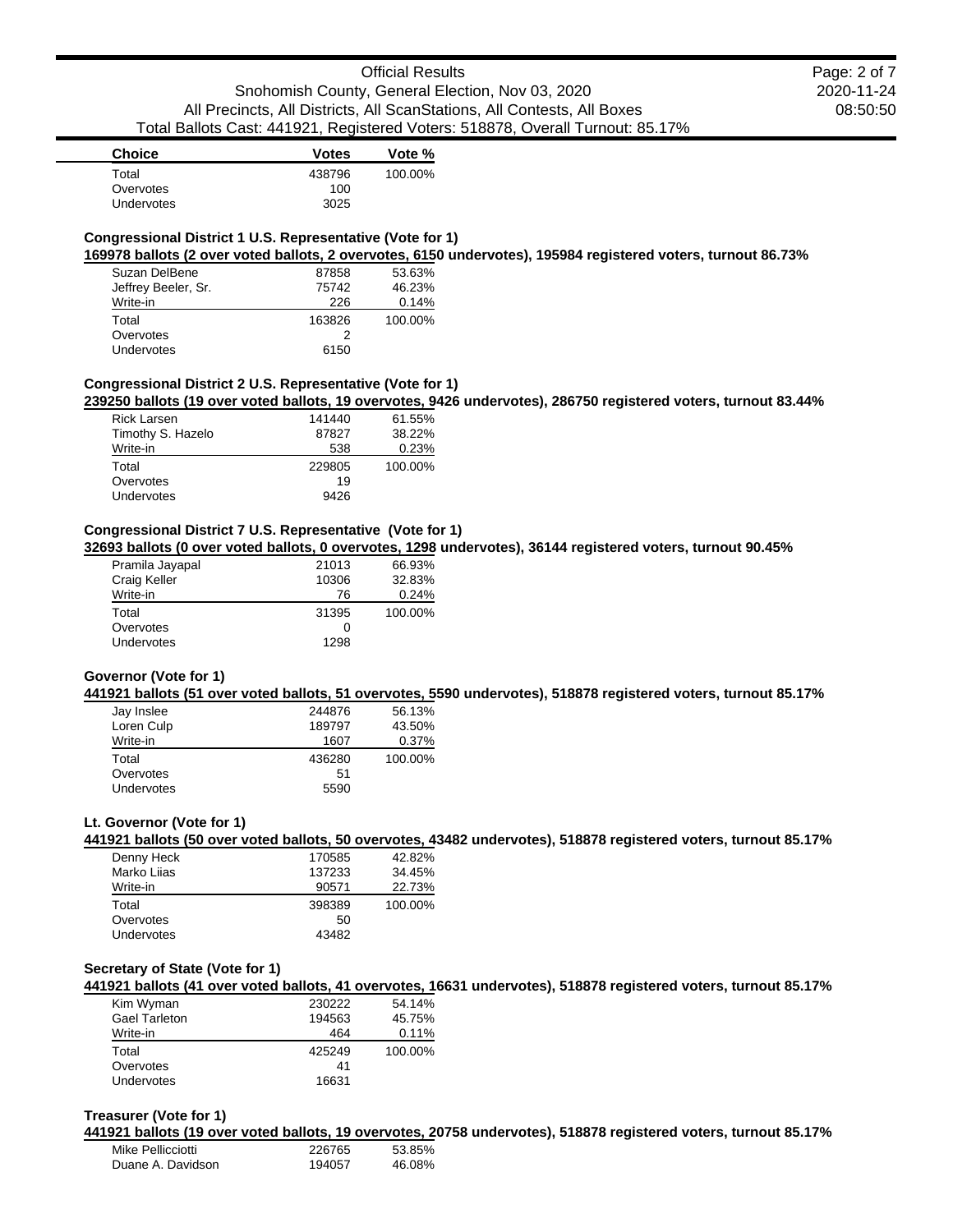| <b>Choice</b>     | <b>Votes</b> | Vote %  |
|-------------------|--------------|---------|
| Write-in          | 322          | 0.08%   |
| Total             | 421144       | 100.00% |
| Overvotes         | 19           |         |
| <b>Undervotes</b> | 20758        |         |

#### **Auditor (Vote for 1)**

**441921 ballots (13 over voted ballots, 13 overvotes, 22639 undervotes), 518878 registered voters, turnout 85.17%**

| Pat McCarthy      | 241228 | 57.54%  |
|-------------------|--------|---------|
| Chris Leyba       | 177711 | 42.39%  |
| Write-in          | 330    | 0.08%   |
| Total             | 419269 | 100.00% |
| Overvotes         | 13     |         |
| <b>Undervotes</b> | 22639  |         |

#### **Attorney General (Vote for 1)**

**441921 ballots (14 over voted ballots, 14 overvotes, 16279 undervotes), 518878 registered voters, turnout 85.17%**

| <b>Bob Ferguson</b> | 236332 | 55.53%   |
|---------------------|--------|----------|
| Matt Larkin         | 188921 | 44.39%   |
| Write-in            | 375    | $0.09\%$ |
| Total               | 425628 | 100.00%  |
| Overvotes           | 14     |          |
| Undervotes          | 16279  |          |

### **Commissioner of Public Lands (Vote for 1)**

**441921 ballots (14 over voted ballots, 14 overvotes, 21545 undervotes), 518878 registered voters, turnout 85.17%**

| <b>Hilary Franz</b> | 237530 | 56.51%  |
|---------------------|--------|---------|
| Sue Kuehl Pederson  | 182461 | 43.41%  |
| Write-in            | 371    | 0.09%   |
| Total               | 420362 | 100.00% |
| Overvotes           | 14     |         |
| Undervotes          | 21545  |         |

### **Superintendent of Public Instruction (Vote for 1)**

**441921 ballots (31 over voted ballots, 31 overvotes, 48890 undervotes), 518878 registered voters, turnout 85.17%**

| Chris Reykdal     | 205763 | 52.36%  |
|-------------------|--------|---------|
| Maia Espinoza     | 185506 | 47.20%  |
| Write-in          | 1731   | 0.44%   |
| Total             | 393000 | 100.00% |
| Overvotes         | 31     |         |
| <b>Undervotes</b> | 48890  |         |

### **Insurance Commissioner (Vote for 1)**

**441921 ballots (19 over voted ballots, 19 overvotes, 27342 undervotes), 518878 registered voters, turnout 85.17%**

| Mike Kreidler     | 273000 | 65.85%  |
|-------------------|--------|---------|
| Chirayu A. Patel  | 139411 | 33.63%  |
| Write-in          | 2149   | 0.52%   |
| Total             | 414560 | 100.00% |
| Overvotes         | 19     |         |
| <b>Undervotes</b> | 27342  |         |

### **Legislative District 1 Senator (Vote for 1)**

**65627 ballots (3 over voted ballots, 3 overvotes, 3746 undervotes), 74680 registered voters, turnout 87.88%**

| Derek Stanford    | 38084 | 61.55%  |
|-------------------|-------|---------|
| Art Coday         | 23753 | 38.39%  |
| Write-in          | 41    | 0.07%   |
| Total             | 61878 | 100.00% |
| Overvotes         |       |         |
| <b>Undervotes</b> | 3746  |         |

# **Legislative District 1 State Rep Positon 1 (Vote for 1)**

**65627 ballots (1 over voted ballots, 1 overvotes, 4051 undervotes), 74680 registered voters, turnout 87.88%**

| Davina Duerr | 39697 | 64.47% |
|--------------|-------|--------|
|              |       |        |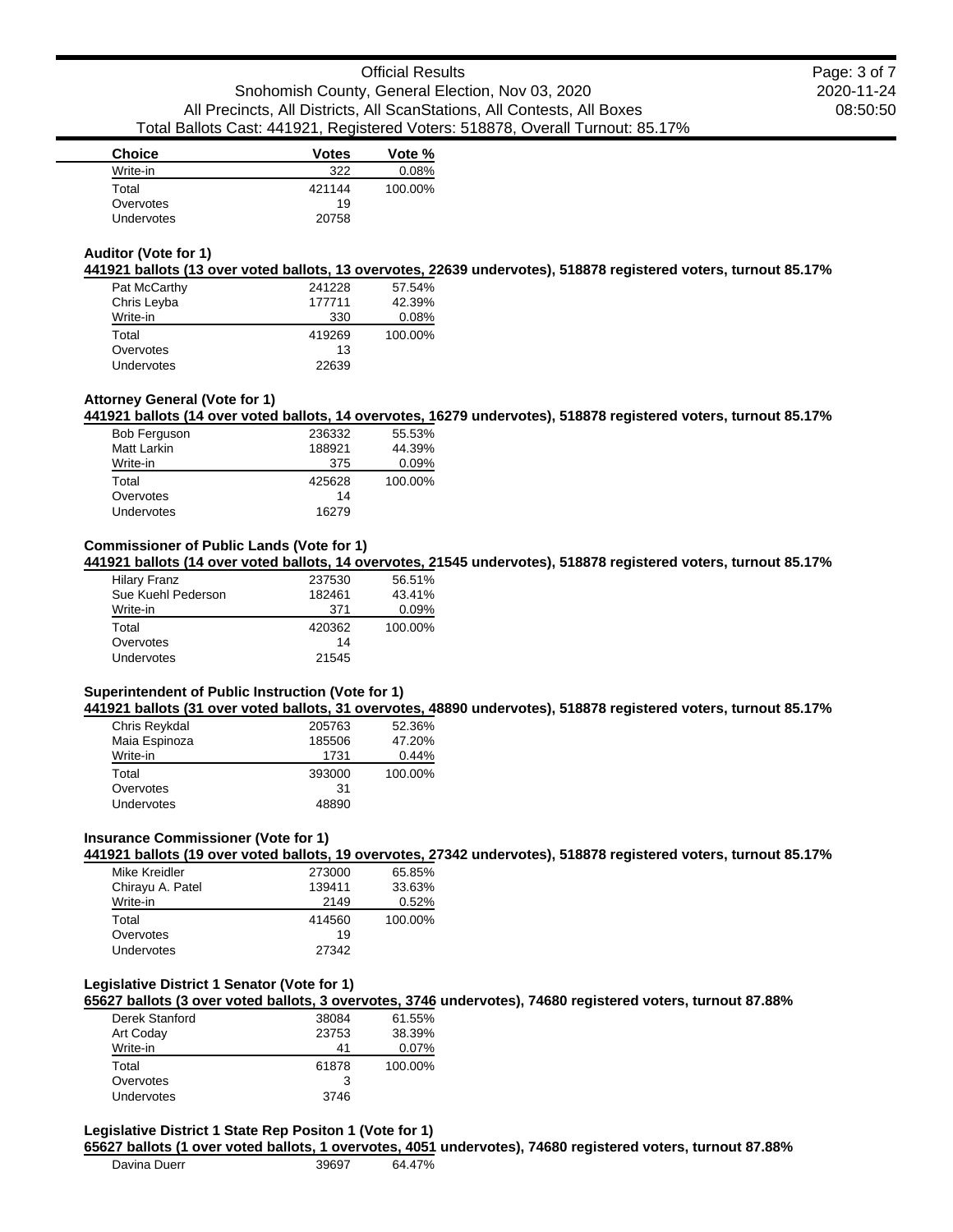| <b>Choice</b>     | <b>Votes</b> | Vote %  |
|-------------------|--------------|---------|
| Adam Bartholomew  | 21837        | 35.46%  |
| Write-in          | 41           | 0.07%   |
| Total             | 61575        | 100.00% |
| Overvotes         |              |         |
| <b>Undervotes</b> | 4051         |         |

### **Legislative District 1 State Rep Position 2 (Vote for 1)**

**65627 ballots (0 over voted ballots, 0 overvotes, 3974 undervotes), 74680 registered voters, turnout 87.88%**

| Shelley Kloba | 38026 | 61.68%  |
|---------------|-------|---------|
| Jeb Brewer    | 23579 | 38.24%  |
| Write-in      | 48    | 0.08%   |
| Total         | 61653 | 100.00% |
| Overvotes     | Ω     |         |
| Undervotes    | 3974  |         |

### **Legislative District 10 State Senator (Vote for 1)**

**20544 ballots (2 over voted ballots, 2 overvotes, 913 undervotes), 23680 registered voters, turnout 86.76%**

| 11971 | 60.99%  |
|-------|---------|
| 7639  | 38.92%  |
| 19    | 0.10%   |
| 19629 | 100.00% |
| 2     |         |
| 913   |         |
|       |         |

### **Legislative District 10 State Rep Position 1 (Vote for 1)**

**20544 ballots (1 over voted ballots, 1 overvotes, 1322 undervotes), 23680 registered voters, turnout 86.76%**

| Greg Gilday  | 11542 | 60.05%  |
|--------------|-------|---------|
| Angie Homola | 7631  | 39.70%  |
| Write-in     | 48    | 0.25%   |
| Total        | 19221 | 100.00% |
| Overvotes    |       |         |
| Undervotes   | 1322  |         |

### **Legislative District 10 State Rep Position 2 (Vote for 1)**

**20544 ballots (1 over voted ballots, 1 overvotes, 1039 undervotes), 23680 registered voters, turnout 86.76%**

| <b>Bill Bruch</b> | 11685 | 59.91%  |
|-------------------|-------|---------|
| Dave Paul         | 7800  | 39.99%  |
| Write-in          | 19    | 0.10%   |
| Total             | 19504 | 100.00% |
| Overvotes         |       |         |
| <b>Undervotes</b> | 1039  |         |

#### **Legislative District 21 State Rep Position 1 (Vote for 1)**

**83575 ballots (3 over voted ballots, 3 overvotes, 4906 undervotes), 98061 registered voters, turnout 85.23%**

| Strom H. Peterson     | 50793 | 64.57%  |
|-----------------------|-------|---------|
| <b>Brian Thompson</b> | 27801 | 35.34%  |
| Write-in              | 72    | 0.09%   |
| Total                 | 78666 | 100.00% |
| Overvotes             | 3     |         |
| Undervotes            | 4906  |         |

# **Legislative District 21 State Rep Position 2 (Vote for 1)**

**83575 ballots (4 over voted ballots, 4 overvotes, 5253 undervotes), 98061 registered voters, turnout 85.23%**

| Lillian Ortiz-Self | 51619 | 65.91%  |
|--------------------|-------|---------|
| Amy Schaper        | 26607 | 33.97%  |
| Write-in           | 92    | 0.12%   |
| Total              | 78318 | 100.00% |
| Overvotes          |       |         |
| <b>Undervotes</b>  | 5253  |         |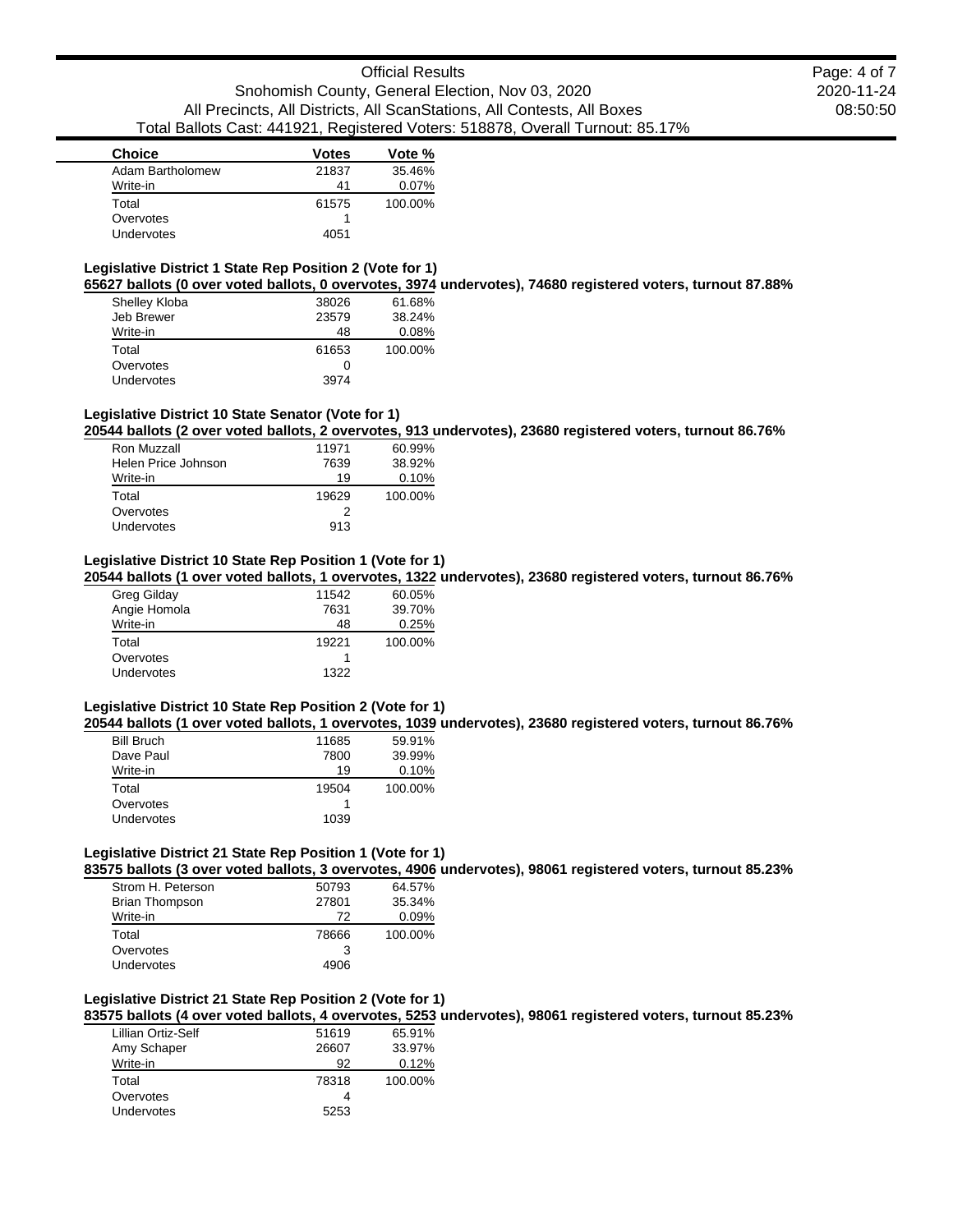# Official Results Snohomish County, General Election, Nov 03, 2020 All Precincts, All Districts, All ScanStations, All Contests, All Boxes Total Ballots Cast: 441921, Registered Voters: 518878, Overall Turnout: 85.17%

### **Choice Votes Vote % Legislative District 32 State Rep Position 1 (Vote for 1) 39331 ballots (2 over voted ballots, 2 overvotes, 5868 undervotes), 45793 registered voters, turnout 85.89%** Cindy Ryu 22092 66.02% Shirley Sutton 10583 31.63%<br>
Write-in 2.35% 786 2.35% Write-in 786 2.35% Total 33461 100.00% Overvotes 2 Undervotes 5868

#### **Legislative District 32 State Rep Position 2 (Vote for 1)**

**39331 ballots (2 over voted ballots, 2 overvotes, 4526 undervotes), 45793 registered voters, turnout 85.89%**

| Lauren Davis    | 25270 | 72.61%  |
|-----------------|-------|---------|
| Tamra Smilanich | 9235  | 26.54%  |
| Write-in        | 298   | 0.86%   |
| Total           | 34803 | 100.00% |
| Overvotes       |       |         |
| Undervotes      | 4526  |         |
|                 |       |         |

### **Legislative District 38 State Senator (Vote for 1)**

**71255 ballots (4 over voted ballots, 4 overvotes, 3551 undervotes), 87957 registered voters, turnout 81.01%**

| June Robinson        | 39799 | 58.79%  |
|----------------------|-------|---------|
| <b>Bernard Moody</b> | 27818 | 41.09%  |
| Write-in             | 83    | 0.12%   |
| Total                | 67700 | 100.00% |
| Overvotes            | 4     |         |
| Undervotes           | 3551  |         |

### **Legislative District 38 State Rep Position 1 (Vote for 1)**

**71255 ballots (4 over voted ballots, 4 overvotes, 3778 undervotes), 87957 registered voters, turnout 81.01%**

| <b>Emily Wicks</b> | 39730 | 58.88%  |
|--------------------|-------|---------|
| Bert Johnson       | 27651 | 40.98%  |
| Write-in           | 92    | 0.14%   |
| Total              | 67473 | 100.00% |
| Overvotes          | 4     |         |
| <b>Undervotes</b>  | 3778  |         |

### **Legislative District 38 State Rep Position 2 (Vote for 1)**

**71255 ballots (5 over voted ballots, 5 overvotes, 6618 undervotes), 87957 registered voters, turnout 81.01%**

| Mike Sells        | 43178 | 66.81%  |
|-------------------|-------|---------|
| David Wiley       | 20810 | 32.20%  |
| Write-in          | 644   | 1.00%   |
| Total             | 64632 | 100.00% |
| Overvotes         | 5     |         |
| <b>Undervotes</b> | 6618  |         |
|                   |       |         |

### **Legislative District 39 State Senator (Vote for 1)**

**68775 ballots (3 over voted ballots, 3 overvotes, 4598 undervotes), 81526 registered voters, turnout 84.36%**

| Keith L. Wagoner  | 41600 | 64.82%  |
|-------------------|-------|---------|
| K. A. Lewandowsky | 22480 | 35.03%  |
| Write-in          | 94    | 0.15%   |
| Total             | 64174 | 100.00% |
| Overvotes         | 3     |         |
| Undervotes        | 4598  |         |

### **Legislative District 39 State Rep Position 1 (Vote for 1)**

**68775 ballots (4 over voted ballots, 4 overvotes, 3673 undervotes), 81526 registered voters, turnout 84.36%**

| Robert J. Sutherland | 39082 | 60.04%   |
|----------------------|-------|----------|
| Claus Joens          | 25946 | 39.86%   |
| Write-in             | 70    | $0.11\%$ |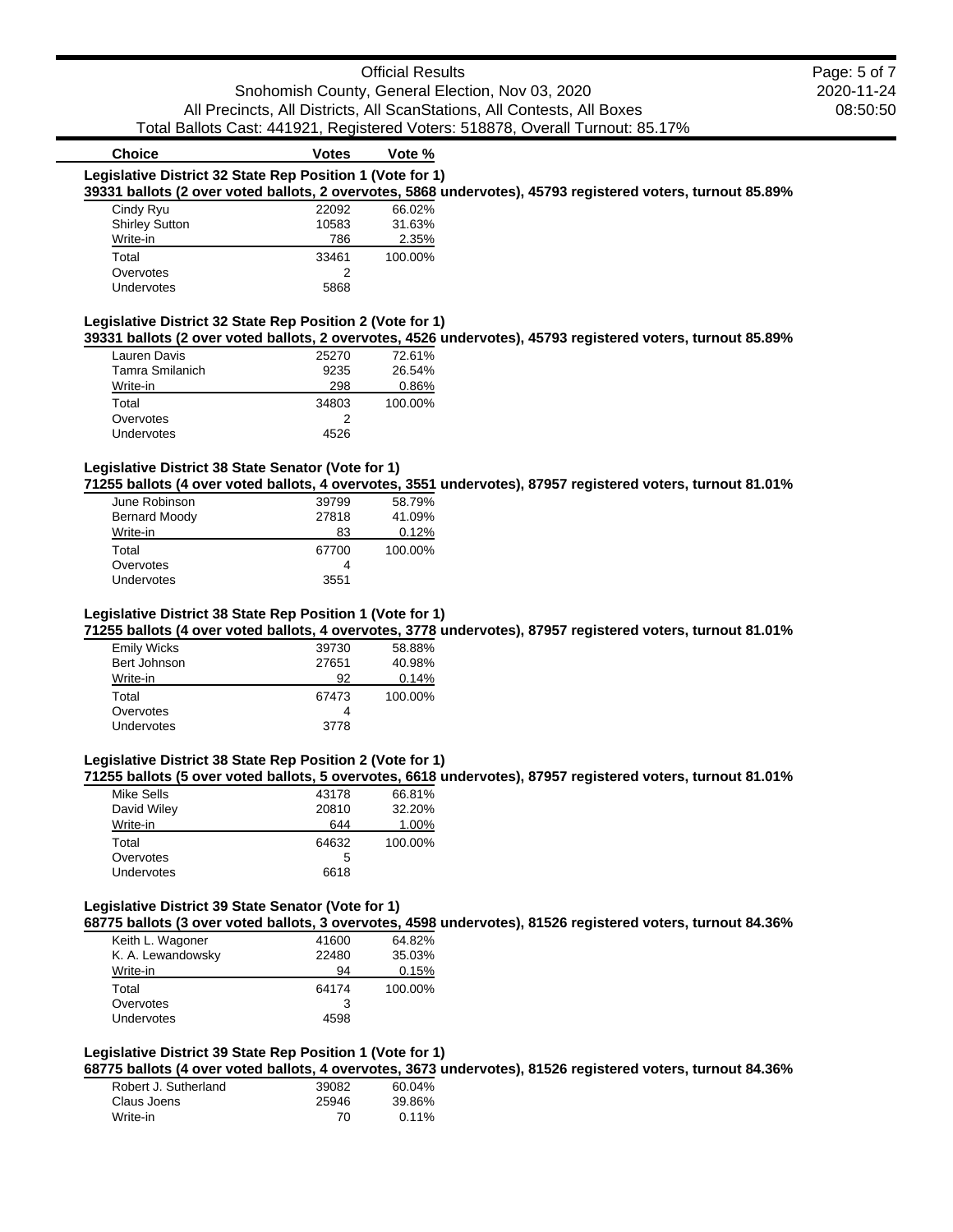| <b>Choice</b>     | <b>Votes</b> | Vote %  |
|-------------------|--------------|---------|
| Total             | 65098        | 100.00% |
| Overvotes         |              |         |
| <b>Undervotes</b> | 3673         |         |
|                   |              |         |

### **Legislative District 39 State Rep Position 2 (Vote for 1)**

**68775 ballots (4 over voted ballots, 4 overvotes, 3731 undervotes), 81526 registered voters, turnout 84.36%**

| Carolyn Eslick | 40994 | 63.03%  |
|----------------|-------|---------|
| Ryan Johnson   | 23978 | 36.87%  |
| Write-in       | 68    | 0.10%   |
|                |       |         |
| Total          | 65040 | 100.00% |
| Overvotes      | 4     |         |

### **Legislative District 44 State Rep Position 1 (Vote for 1)**

**92814 ballots (2 over voted ballots, 2 overvotes, 4053 undervotes), 107181 registered voters, turnout 86.60%**

| John Lovick    | 50729 | 57.15%  |
|----------------|-------|---------|
| John T. Kartak | 37962 | 42.77%  |
| Write-in       | 68    | 0.08%   |
| Total          | 88759 | 100.00% |
| Overvotes      |       |         |
| Undervotes     | 4053  |         |

#### **Legislative District 44 State Rep Position 2 (Vote for 1)**

**92814 ballots (6 over voted ballots, 6 overvotes, 4756 undervotes), 107181 registered voters, turnout 86.60%**

| Mark A. James | 42417 | 48.17%   |
|---------------|-------|----------|
| April Berg    | 45572 | 51.76%   |
| Write-in      | 63    | $0.07\%$ |
| Total         | 88052 | 100.00%  |
| Overvotes     | 6     |          |
| Undervotes    | 4756  |          |

### **County Council District 4 (Vote for 1)**

**93954 ballots (4 over voted ballots, 4 overvotes, 7165 undervotes), 107466 registered voters, turnout 87.43%**

| Jared Mead               | 57107 | 65.80%  |
|--------------------------|-------|---------|
| <b>Brenda Carrington</b> | 29603 | 34.11%  |
| Write-in                 | 75    | 0.09%   |
| Total                    | 86785 | 100.00% |
| Overvotes                |       |         |
| <b>Undervotes</b>        | 7165  |         |

## **Supreme Court Justice Position 3 (Vote for 1)**

**441921 ballots (44 over voted ballots, 44 overvotes, 53426 undervotes), 518878 registered voters, turnout 85.17%**

| Dave Larson          | 175066 | 45.07%  |
|----------------------|--------|---------|
| Raquel Montoya-Lewis | 212065 | 54.59%  |
| Write-in             | 1320   | 0.34%   |
| Total                | 388451 | 100.00% |
| Overvotes            | 44     |         |
| Undervotes           | 53426  |         |

#### **Supreme Court Justice Position 4 (Vote for 1)**

**441921 ballots (9 over voted ballots, 9 overvotes, 113195 undervotes), 518878 registered voters, turnout 85.17%**

| Charles W. Johnson | 320168 | 97.40%  |
|--------------------|--------|---------|
| Write-in           | 8549   | 2.60%   |
| Total              | 328717 | 100.00% |
| Overvotes          |        |         |
| <b>Undervotes</b>  | 113195 |         |

#### **Supreme Court Justice Position 6 (Vote for 1)**

**441921 ballots (37 over voted ballots, 37 overvotes, 66781 undervotes), 518878 registered voters, turnout 85.17%**

| Richard S. Serns  | 132085 | 35.21%   |
|-------------------|--------|----------|
| G. Helen Whitener | 240971 | 64.24%   |
| Write-in          | 2047   | $0.55\%$ |